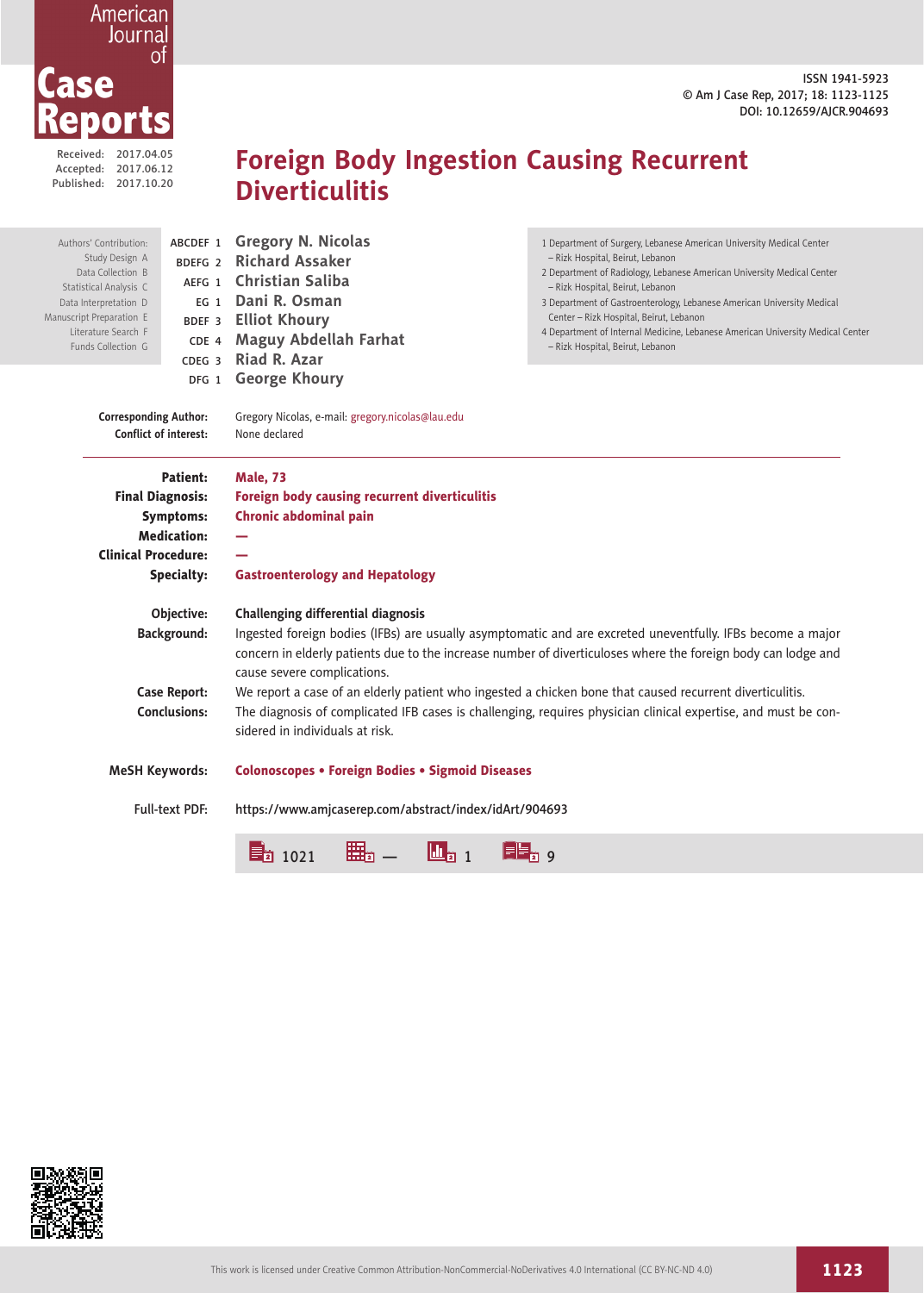## **Background**

Diverticulitis is one of the most common etiologies responsible for bowel emergencies in patients presenting with the non-specific symptoms of acute abdomen [1]. It is considered a part of the clinical and pathological spectrum of diverticular diseases [2]. It is defined as microperforation and inflammation of the peridiverticular wall, which develops due to increased pressure at the diverticular ostium, usually as a result of an obstructing fecalith. Typically, affected patients are diagnosed by computed tomography, which is considered the criterion standard for diagnosis as well as for assessment of the degree of severity. Uncomplicated cases are usually managed conservatively by bowel rest and antibiotics. However, patients presenting with complicated disease such as perforation, phlegmon, abscess, or fistulas, require more aggressive management, which includes surgical intervention to avoid lifethreatening situations [3]. Moreover, this case highlights an entity of special importance – a foreign body-induced diverticulitis – which has been documented in the literature. There are documented cases of recurrent diverticulitis refractory to conservative management, which were later found to be triggered by foreign bodies that were not initially detected on imaging. This case highlights the importance of foreign body-induced diverticulitis, especially in the elderly, in whom a predisposing diverticulosis has a prevalence of 50% [4].

### Case Report

A 73-year-old man with a past history of hypertension was admitted for a 1-year history of recurrent left lower quadrant pain. Twelve months before, the patient suddenly began experiencing abdominal pain in the left lower quadrant, which was burning, intermittent, and severe (scale 7–9/10), sometimes lasting several hours at a time. In addition, the pain was non-radiating, mildly relieved with NSAID, and exacerbated by food intake. He had been admitted multiple times to several different hospitals with similar symptoms, leukocytosis, and elevated CRP. Abdominal CT scans had been repeated several times during these admissions, showing evidence of acute sigmoid colon diverticulitis. He was discharged on several of these occasions on a 1-week course of ciprofloxacin and metronidazole, but had recurrence of symptoms, leading to readmission.

His most recent admission was to our hospital on 03/01/2017 for a recurrence of abdominal pain that had lasted 2 weeks. Lab test results again showed leukocytosis and elevated CRP. The patient was prepared for colonoscopy due to suspicion of malignancy, which showed multiple diverticulae in the sigmoid and in an area of relative narrowing with impacted food seen in the mid-sigmoid. An abdominal CT scan with IV



**Figure 1.** Contrast-enhanced CT abdomen with coronal reconstruction showing the ingested foreign body as a bony attenuation in the sigmoid colon with the tip projecting beyond the bowel wall, and surrounding fat stranding suggesting inflammatory changes.

contrast was performed, showing an intraluminal, linear, foreign body (Figure 1). The foreign body demonstrated a bony attenuation with a pointed tip transfixing the sigmoid wall at this level, with the tip seen outside of the lumen. It was surrounded by fat stranding and reactive inflammatory changes, as well as thickening of the sigmoid wall. A mild amount of fat stranding was also noted surrounding the sigmoid colon and extending to the urinary bladder wall, which appeared mildly thickened with shaggy borders. Multiple subcentimeter lymph nodes were also noted, with no evidence of diverticulitis on the exam. There was no evidence of an abscess, collection, or free fluid within the abdomen and pelvis.

Colonoscopy was later repeated with better preparation, showing multiple diverticulae in the sigmoid colon. An area of relative narrowing was also seen within the mid-sigmoid. The foreign body, however, was not visible on this exam, suggesting that the bone had migrated since the previous colonoscopy and additional preparation. A repeat CT abdomen was done following the second colonoscopy, which showed complete absence of the previously visible foreign body.

The patient was discharged on 1 week of antibiotics and regular diet, and has since remained symptom-free with no complaints.

## **Discussion**

Several cases of ingested foreign body (IFB) have been described in the literature, mostly occurring in alcoholic patients,